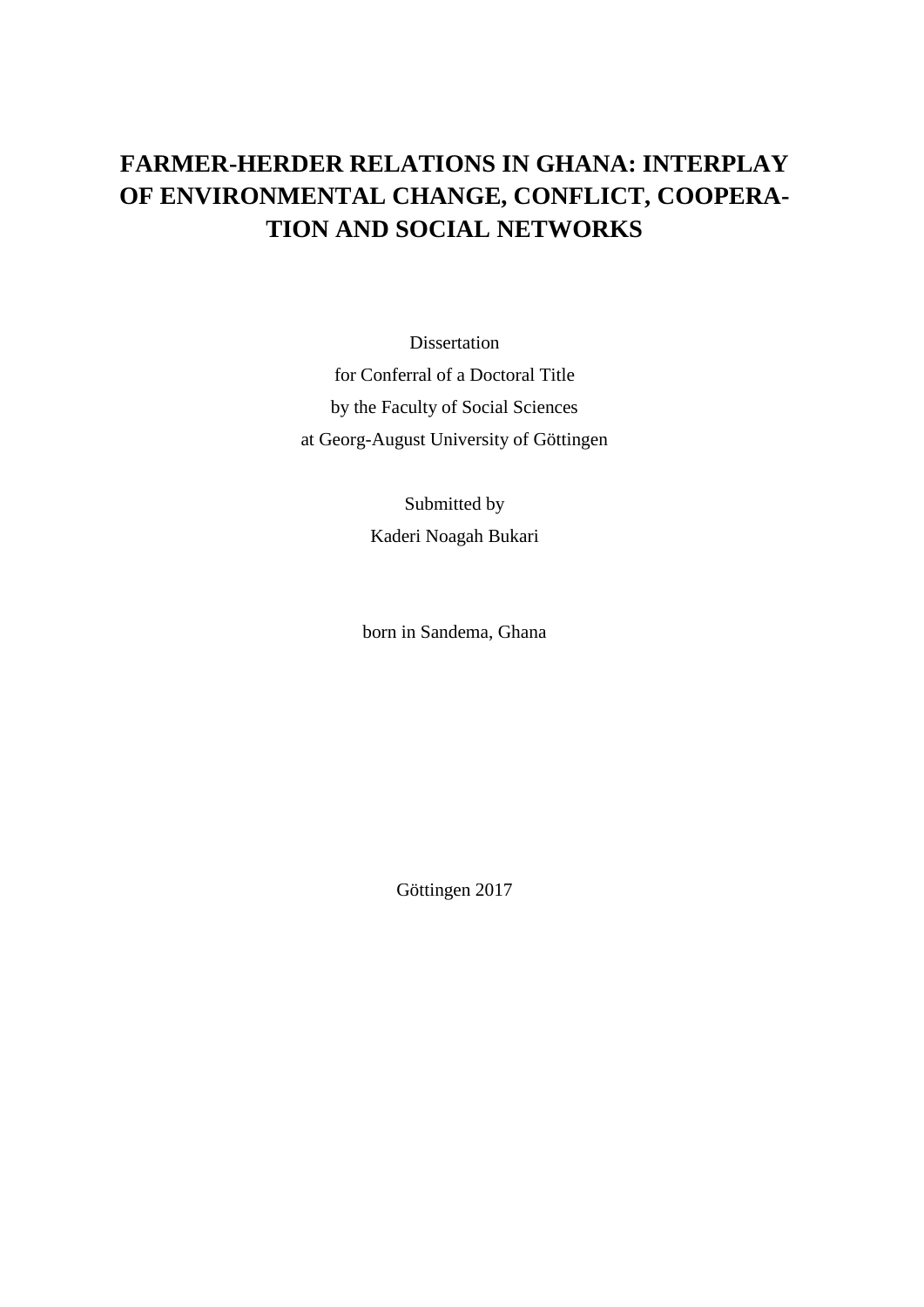## **ABSTRACT**

Farmer-herder relations and interactions are not new in West Africa. They have existed for a long time and have been the subject of scholarship. These relations are presented as marked by conflict, cooperation and complementarity. What is new, however, are widespread reports of the increase in violent farmer-herder conflicts in many parts of Ghana. Structural and neo-Malthusian/environmental scarcity theories have tended to dominate interpretations of these violent conflicts. These interpretations focus on scarce resources and environmental change, increased herder migrations from the Sahel, increased crop destruction, cattle rustling and armed robbery as drivers of farmer-herder violence. Interestingly, despite these violent conflictive relations in Ghana, one can find cooperation and resource sharing as well as the building of social ties/networks between farmers and herders. However, several studies, discussions and discourse have not actually examined what determines and drives farmer-herder relations, be it conflict or cooperation. Questions remain as to what actually constitutes farmer-herder relations. What processes shape and determine a conflictual or cooperative relation between farmers and herders? How do we explain similar instances where some farmers and herders are engaged in violent conflicts whilst others co-exist and cooperate? What roles do environmental change and resource scarcity play in shaping farmer-herder relations? What social networks/ties exist between farmers and herders and how do these networks influence conflict and/or cooperation between them? This study, therefore, examines these key questions and issues within the context of farmer-herder relations in Ghana.

A number of theories helped to contextualise the study in order to understand the processes and underlying and mediating factors in farmer-herder relations. Theoretically, therefore, the study adopts a processual approach in studying the escalation of farmer-herder conflicts; a conceptualisation of cultural neighbourhood is used to study cooperative relations; and social network analysis is used to see the influence/effect of social ties in enhancing conflictual and/or cooperative relations between farmers and herders. A qualitative approach was used in the data collection and analysis of the study. These methods included extended case studies, comparative case studies, interviews, social network analysis and Focus Group Discussions (FGDs). The study was conducted in Agogo (southern Ghana) and Gushiegu (northern Ghana), with follow-up studies in Karaga, Sekyere Kumawu, Konongo, as well as in Accra, Kumasi and Tamale. Respondents comprised local farmers, Fulani herders, cattle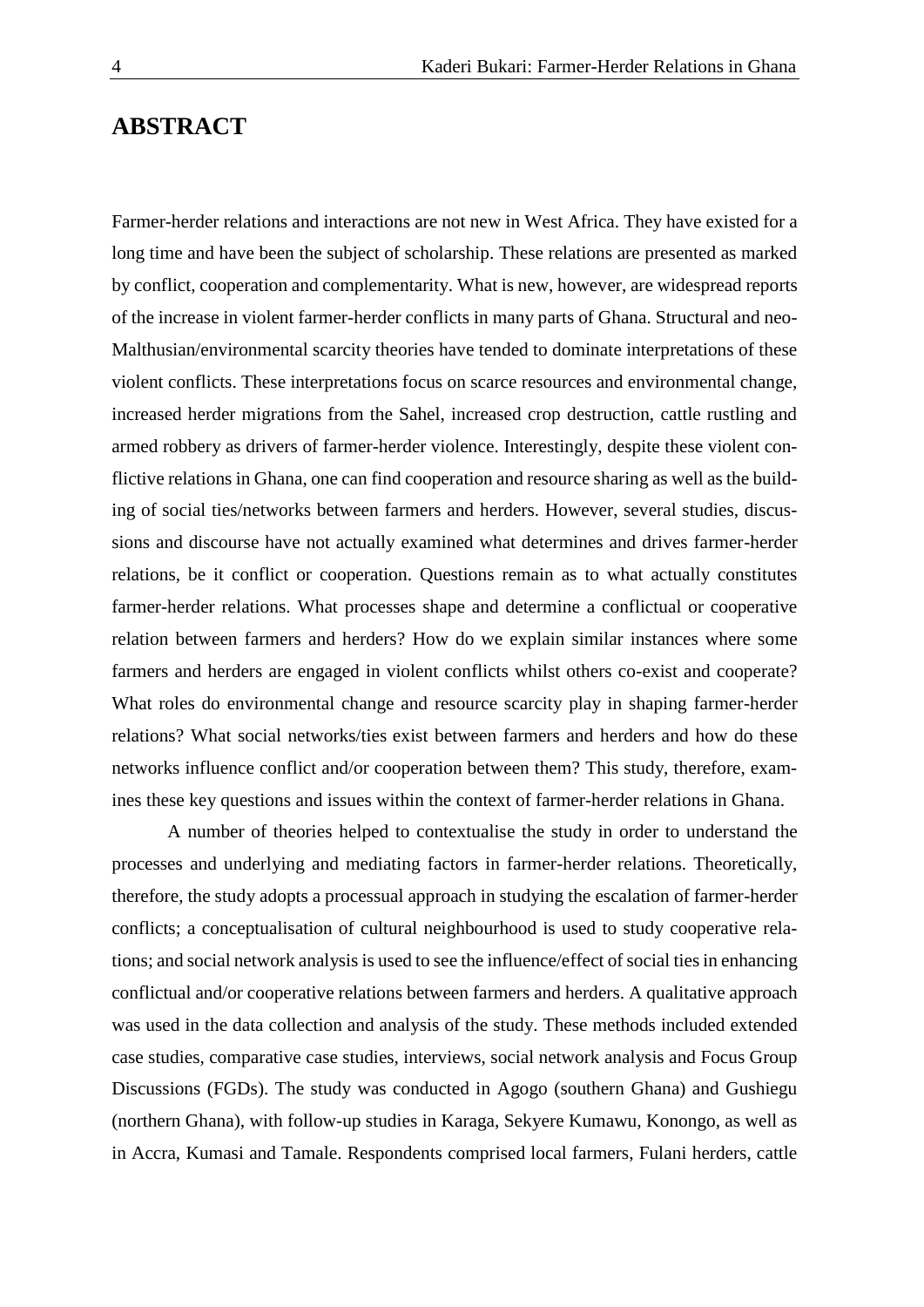owners, inhabitants of the communities, chiefs and opinion leaders/elders and government officials.

The study shows that farmer-herder relations, whether conflictual or cooperative in terms of resource access and use, are multi-dimensional, complex and develop through several processes. These include a long history of interaction and contact; herder migrations, long-time settlements among local people and the nature and type of social networks that exist between them. The study contextualises farmers and herders as cultural neighbours who share cross-cutting ties, build everyday peace and cooperate even in the midst of violent conflicts. The two equally exchange and share natural resources (water, land, pasture), trade and build personal relationships (friendships, cattle entrustment and social solidarity). Further, reducing farmer-herder conflicts to just structural factors and to environmental/climate change and resource scarcity, from the perspectives of both the environmental scarcity/security school and that of farmer-herder perceptions, is far more complex than assumed. Rather, a plethora of political, historical, social and ecological factors drives violent conflict escalation. In addition, violent conflict escalation develops through a process, social networks and a constellation of diverse actors who play significant roles in their escalation.

The study recommends that the complexity of farmer-herder relations calls for a harnessing of issues that are common to cooperation and cross-cutting ties between local farmers and herders. Theoretically, the study questions simplistic and general conceptualisations of farmer-herder relations and calls for extended case studies and multi-theoretical studies of farmer-herder relations. Thus, better comprehension and analysis of the totality of farmerherder relations are needed. Besides, a Bottom-up Peace Approach from the local level from the perspective of local peoples, instead of the top-down national government approach, is needed to address violent farmer-herder confrontations. Moreover, clear national and local policies are required to deal with issues of land use and access, cattle rearing and pastoralism in general. Issues regarding the unavailability of accurate data on pastoralists' migration trends, conflict, census data of Fulani pastoralists, land size required for both farming and cattle keeping and climatic data must also be addressed.

**Key words**: Farmers; Fulani Herders; Ghana; Conflicts; Cooperation; Environmental Change; Land; Resources; Social Networks.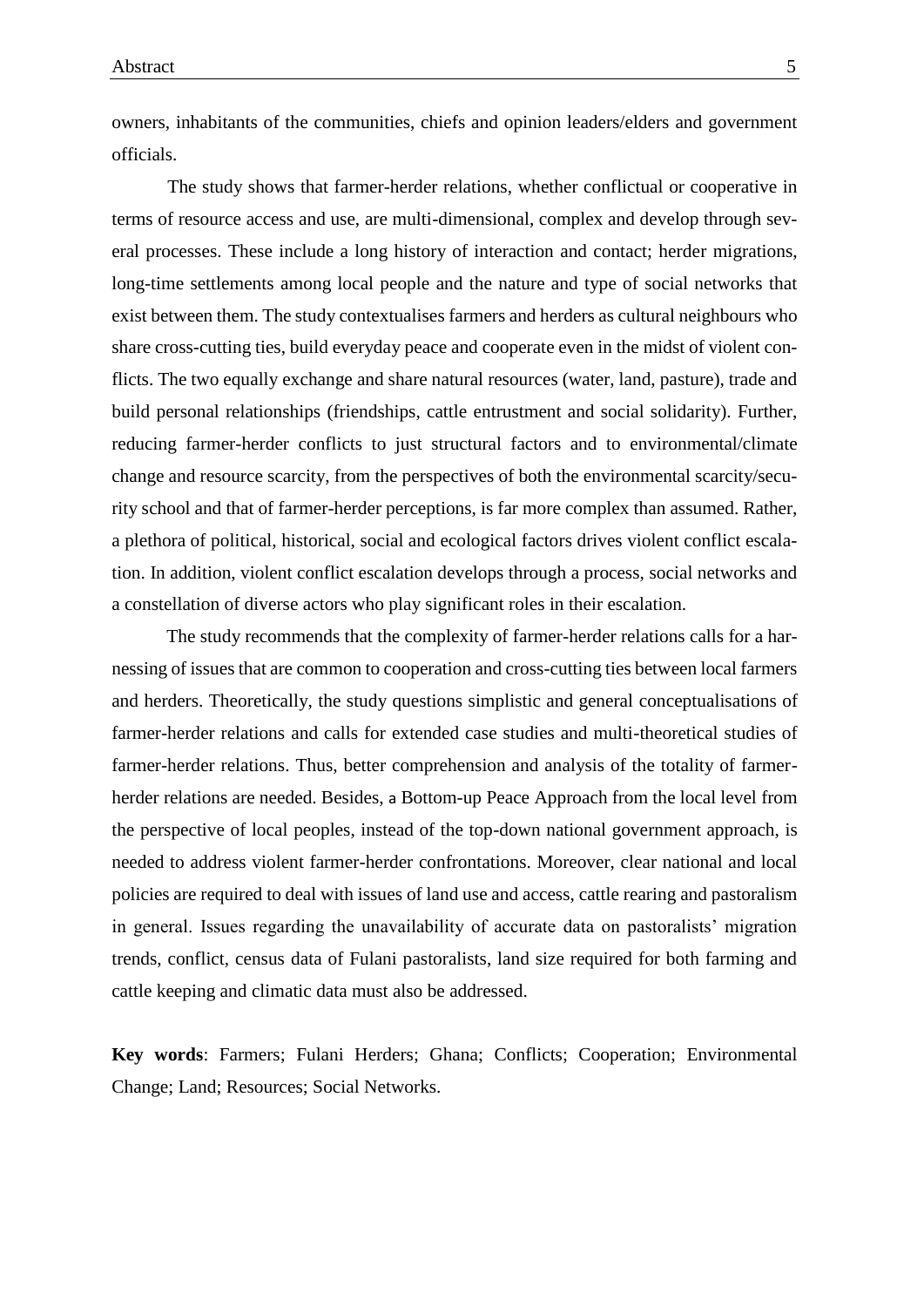## **ZUSAMMENFASSUNG**

Beziehungen und Interaktionen zwischen Bauern und Viehhaltern sind in Westafrika keine Neuerscheinung. Sie existieren bereits seit langer Zeit und waren bereits Gegenstand vielerlei Forschungstätigkeiten. Ihre Beziehung wird sowohl als konfliktgeladen als auch kooperativ bezeichnet. Neu sind allerdings Berichte über die Zunahme von gewalttätigen Konflikten zwischen Bauern und Viehhaltern in vielen Teilen Ghanas. Strukturelle und neo-Malthusianistische Theorien dominieren hierbei die Interpretation der Konflikte. Diese Theorien beinhalten zum Beispiel den Mangel an Ressourcen, Klimawandel, zunehmende Migrationswellen aus dem Sahel, die Zerstörung von Plantagen und Viehdiebstahl als treibende Kräfte. An dieser Stelle muss auch hervorgehoben werden, dass sich eine Reihe von sozialen Interaktionen, Verteilung von Ressourcen sowie Netzwerke ausbilden. Es ist bis jetzt Forschungen und Diskussionen nicht gelungen, herauszufinden, was tatsächlich der Antrieb dieser mehrdimensionalen Beziehung ausmacht, sei sie konfliktgeladen oder kooperativ. Fragen bestehen: Woraus bestehen die Bauern-und Viehhalter-Beziehungen? Bei welchen Ereignissen entsteht eine konfliktgeladene oder kooperative Beziehung zwischen diesen beiden? Eine weitere Frage muss deshalb gestellt werden, nämlich warum einige Bauern und Viehhalter sich in Konflikte begeben, während andere koexistieren und kooperieren. Inwiefern trägt der Klimawandel und Mangel an Ressourcen zur Ausbildung der Beziehungen zwischen den Parteien bei? Welche sozialen Netzwerke existieren zwischen Bauern und Viehhaltern und welche Rolle spielen diese Netzwerke bei Konfliktverschärfung oder kooperativem Zusammenhalt? Die vorliegende Arbeit setzt sich mit den oben angeführten Schlüsselfragen und Ereignissen innerhalb dieser Beziehungen zwischen Viehhaltern und Bauern in Ghana auseinander.

Es wird Bezug auf einigen Theorien genommen, um nicht nur dieser Fragestellung nachzugehen, sondern auch sie zu konzeptualisieren, mit dem Ziel, den Prozess zu verstehen, der der Bauern-und Viehhalter- Beziehung unterliegt. Um das Eskalieren konfliktgeladener Auseinandersetzungen zwischen Bauern und Viehhaltern zu verstehen, stützt sich die Untersuchung auf eine prozedurale, politische und ökologische Perspektive; dazu wird einerseits die Konzeptualisierung bzw. die Rolle der Nachbarschaft der Untersuchung des Phänomens zugerechnet und andererseits Analysen sozialer (kultureller) Netzwerke zur Darlegung sozialer Interaktionen zwischen ihnen eingeschlossen. Ein qualitatives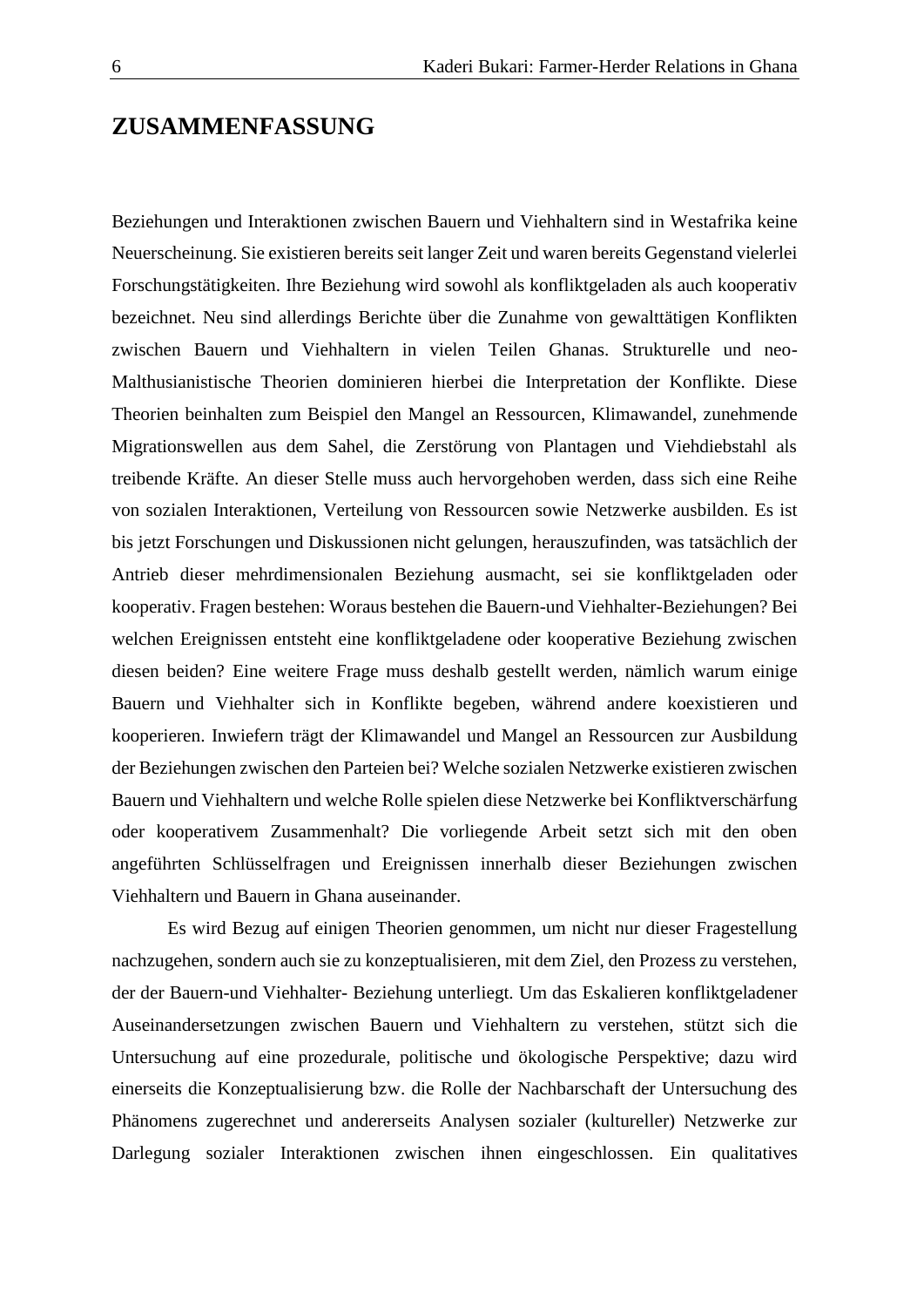Datenerhebungsverfahren wurde zur Datenverarbeitung und -bewertung verwendet. Diese Datenerhebungsmethoden beinhalten: Erweiterte Fallstudien, vergleichende Fallstudien, Interviews, Analysen sozialer Netzwerke sowie Fokus-Gruppendiskussion. Die Untersuchung wurde in Agogo, einer Gegend im südlichen Ghana und in Gushiegu, einer Gegend im nördlichen Ghana durchgeführt, mit Follow-Up-Studien in Karaga, Sekyere Kumawu, Konongo, Accra, Kumassi und Tamale. Die Auskunftspersonen waren lokale Bauern, Fulani-Viehzüchter, Viehbesitzer, Bewohner, Dorfoberhäupter, Ansprechpartner, ältere Menschen und Regierende.

Es wurde festgestellt, dass die Bauern-Viehhalter-Beziehung multidimensional ist, ob konfliktgeladen oder kooperativ, denn sie hat sich weiterentwickelt und weist mehre Ebenen auf. Diese Ebenen sind unter anderem ihre gemeinsame Geschichte, Zuwanderung von Viehzüchtern, ihre Sesshaftigkeit und die Art der sozialen Interaktionen, die sie während längerer Zeit hindurch mit den Bewohnern bzw. den Einheimischen verknüpft hatten. Die Untersuchung begreift Bauern und Viehhalter als Nachbarn, die kulturelle Gemeinsamkeiten aufweisen, insofern dass sie sich kulturell überschneiden. Sie schließen jeden Tag Friedensabkommen ab und kooperieren trotz bestehender Konflikte. Sie beanspruchen dieselben Ressourcen (Wasser, Land und Futter); sie verhandeln und bilden enge Beziehungen miteinander (Freundschaften, Tierdeckung und Solidarität). Daher können diese konfliktgeladenen Auseinandersetzungen nicht nur aus dem Blickwinkel des Klimawandels und des Ressourcenmangels betrachtet werden, sondern auch aus dem der politischen und historischen sowie sozio-ökologischen aber auch menschliche Faktoren bzw. Ereignisse, die den Nährboden für solche Konflikte und darstellen.

Es steht folglich fest, dass eine Reduzierung der Bauern- und- Viehhalter- Konflikte auf nur ökologische Gründe - sowohl aus der Perspektive von Knappheit als auch aus der Wahrnehmung von Bauern und Viehhaltern - komplexer ist als angenommen. Es gibt ebenbürtige Bestimmungsgrößen und Aspekte wie Kooperation, soziale und kulturelle Netzwerke, Verteilung und Zugang der Ressourcen, die kaum erforscht werden. Die Untersuchung empfiehlt, dass die Komplexität der Beziehungen durch Kooperation zunutze gemacht werden können. Theoretisch stellt die Studie vereinfachende und pauschale Konzeptualisierungen von Landwirt-Hirten-Beziehungen in Frage und fordert erweiterte Fallstudien und multi-theoretische Studien der Beziehungen zwischen Studien dieser Beziehungen. Ein besseres Verständnis und eine Analyse der Gesamtheit der Beziehungen ist deshalb nötig. Das Buttom-Up-Verfahren aus Seiten der Betroffenen, das heißt, der Bauern und Viehzüchter, und nicht das Top-Down-Verfahren, das von den Regierenden